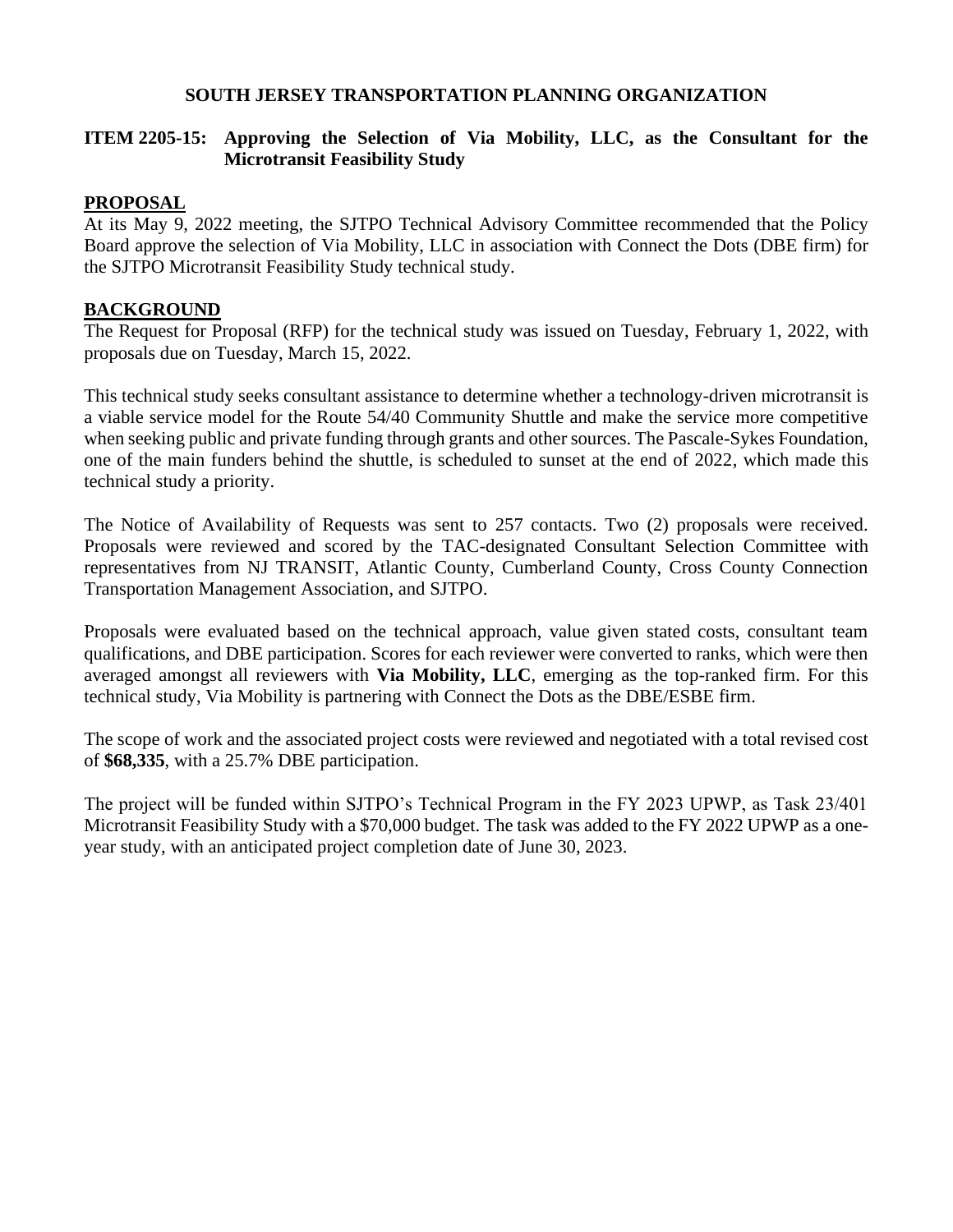# **Scope of Work**

# **A. Narrative**

**Integration and regional connectivity.** Our study and examination of possible pilot services will be guided by a consistent focus on exploring connectivity between various modes and by the goal of serving demand as efficiently as possible. As examples, we will consider how microtransit service may drive ridership to the regional routes, how microtransit can build upon (or replace) existing human services transportation options in the region, and generally how new services can improve the functionality of the transportation network in Atlantic County and SJTPO's other service areas.

#### **Task 1. Coordination and Outreach**

Via will begin by facilitating a kickoff meeting with SJTPO, the Cross County Connection Transportation Management Association (CCCTMA), and Connect the Dots, to establish the schedule for project coordination and outreach, review the project scope, and refine the scope of work. Via will also facilitate an introductory meeting of the project steering committee, including key stakeholders from SJTPO, CCCTMA, the South Jersey Transportation Authority (SJTA), and stakeholders from Atlantic County, and local municipal representatives. The specific tasks to be included in these meeting are the following:

- Discuss project goals, impetus, potential obstacles, logistics, and key decision makers
- Finalize the project timeline and scope of work, including draft and final report reviews
- Establish roles, communication protocol, and expectations, including frequency of meetings with SJTPO, CCCTMA, SJTA, and the steering committee
- Discuss available sources of data for existing conditions analysis and any remaining data needs
- Identify key stakeholders to include in engagement strategy
- Establish format for recording meeting minutes and documentation, which will be shared following each meeting

Following this meeting, Via will prepare a detailed project schedule, data request memo, and outline of the public outreach strategy.

In addition to these initial meetings, Via proposes biweekly meetings with the SJTPO project manager to discuss the project, and will provide detailed status updates, including information on tasks completed, upcoming tasks, project delays, assistance from project stakeholders, and progress toward DBE goals.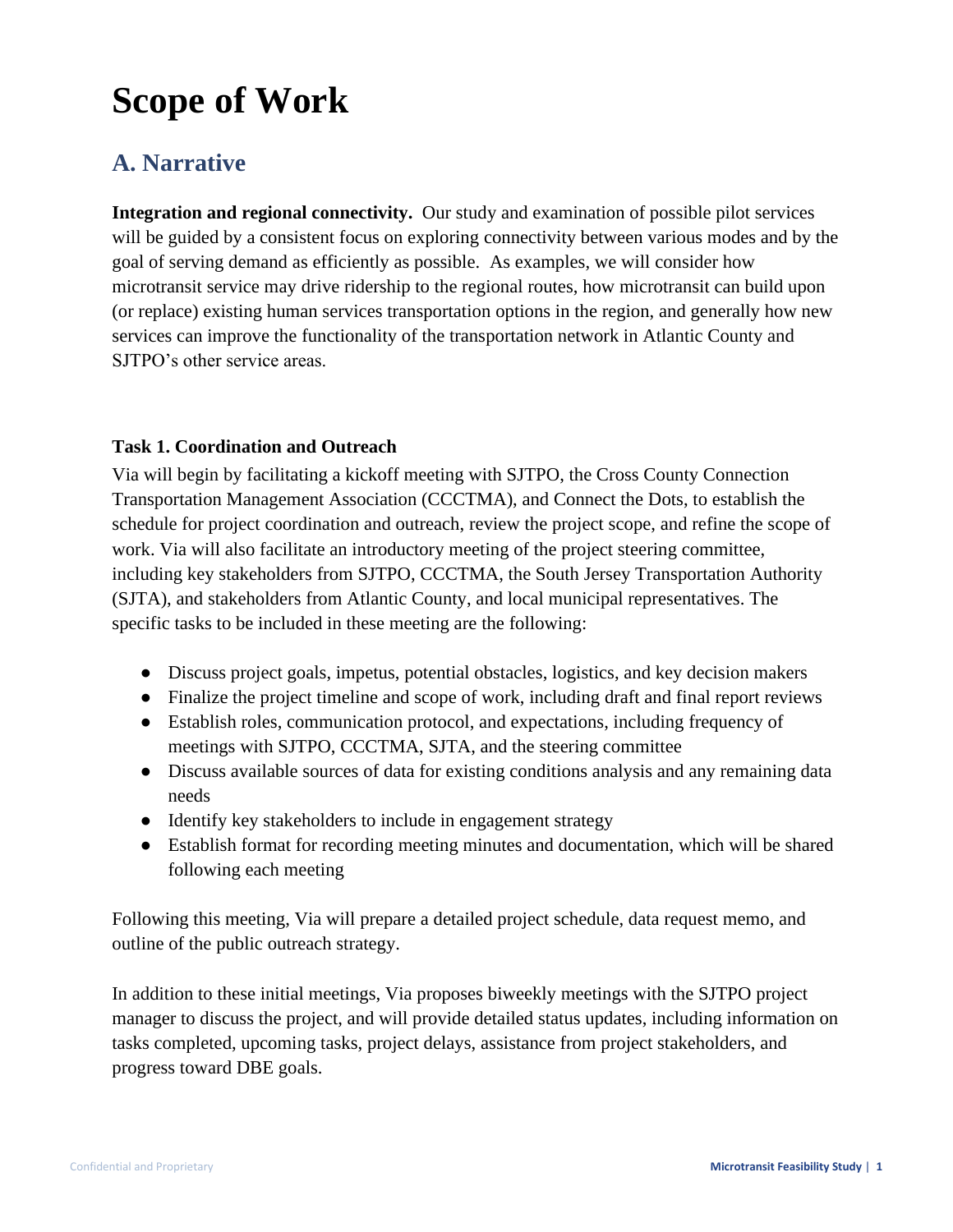*Task 1 Deliverables*

- **Email and status updates:** Via will regularly meet with the SJTPO project manager to discuss the project, and will provide detailed status updates including information on tasks completed, upcoming tasks, project delays, assistance from project stakeholders, and progress toward DBE goals — to SJTPO and CCCTMA every two weeks.
- **Meeting and discussion summaries:** Following each meeting, Via will provide minutes of meetings and email discussions. These will include summaries of talking points and decisions made. Minutes will be sent within three business days of meetings.
- **Meeting materials:** Via will prepare agendas and all materials for each meeting as requested.
- **Project schedule:** Via will provide a schedule for meeting dates, biweekly project check-ins, and task completion dates. Via will update this schedule as needed.

# **Task 2. Analysis of Service Area Existing Conditions**

# *2.1. Summary of Transit Plans*

Via will conduct a review of past planning efforts conducted by SJTPO, CCCTMA, and SJTA along with studies completed by municipalities or other organizations that SJTPO recommends as being useful for the project. In addition, we will gather relevant service data, such as ridership data from CCCTMA. This information will allow us to further understand the transit needs across Atlantic County and the City of Vineland in Cumberland County.

# *2.2. Market and Transit Gaps Analysis*

Via will carry out a transit market analysis in the area surrounding the current shuttle, incorporating information on the land use, demographic, and socioeconomic conditions around the Route 54/40 Community Shuttle. Using Remix Explore and ArcGIS, the Via team will analyze employment and employee origins/destinations using data from the U.S. Census Longitudinal Employer-Household Dynamics (LEHD). Via will also develop maps depicting the spatial distribution of populations with a high propensity to use transit (i.e., zero-vehicle households, low-income people, seniors, and people with disabilities) to identify areas with high transit needs.

Via will supplement these data with development, population, and employment forecasts, if available, and will also work with SJTPO, CCCTMA, and key stakeholders to identify major travel activity centers in the focus area or areas where concerns about transit access are well known. From these findings, Via will identify where transit market opportunities exist, particularly those which are unserved or underserved under current or future conditions.

To determine gaps in existing services, Via will analyze the performance and coverage of the existing Route 54/40 Community Shuttle. With ridership data from CCCTMA, Via will assess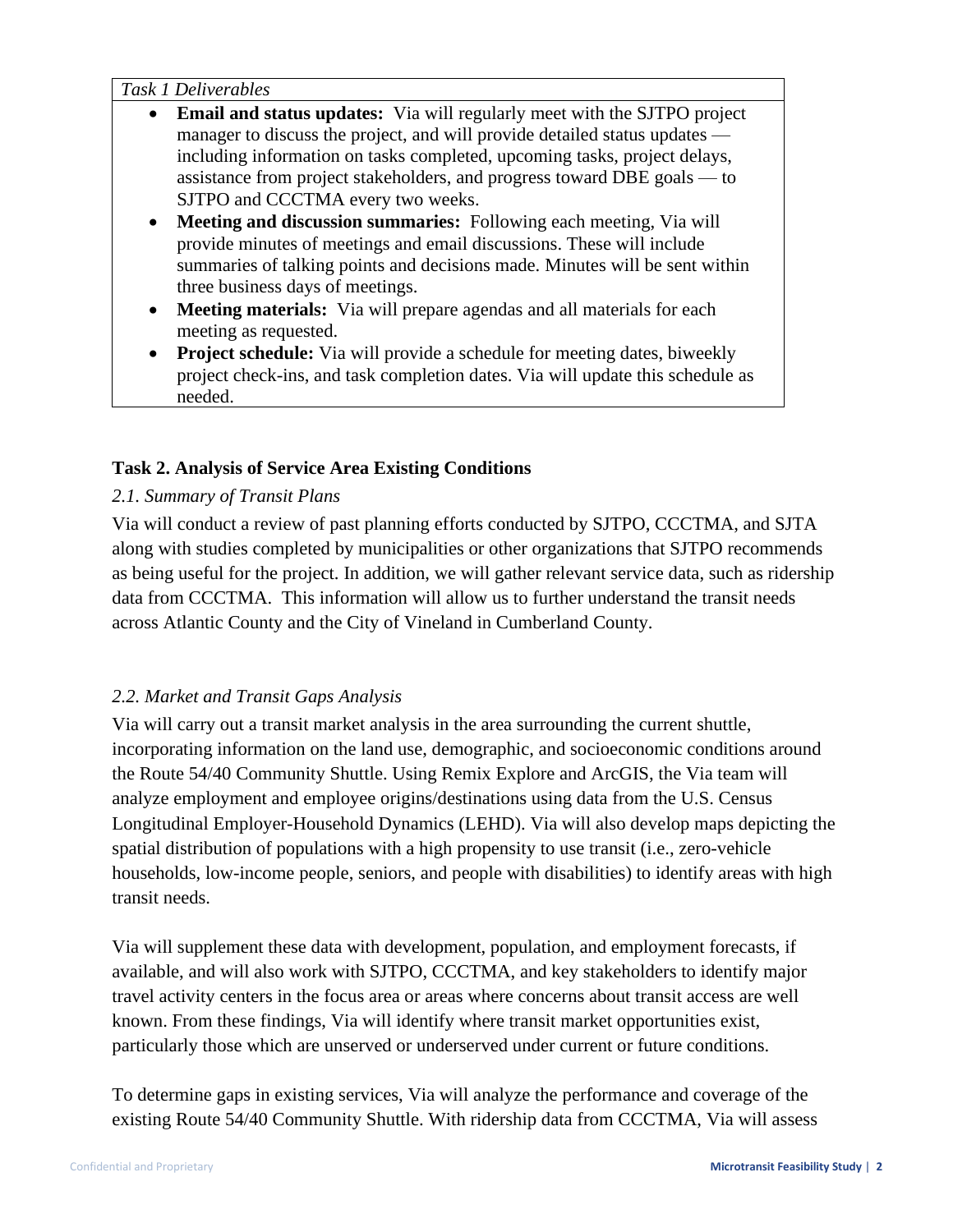route coverage, performance during peak and off-peak times, trip volumes, vehicle miles, and vehicle hours. Via will also examine pedestrian accessibility levels to inform potential microtransit stop locations.

#### *Task 2 Deliverables*

• A technical memorandum summarizing the results of the Task 2 analysis.

#### **Task 3. Route 54/40 Community Shuttle Microtransit Simulations**

#### *Task 3.1 Develop Service Alternatives*

Via's approach in developing transit service alternatives is grounded in assessing how these transit services can better serve travel demand and promote regional connectivity while simultaneously working to understand what types of services are practical and financially feasible given local resources.

Via will identify and model transit service alternatives that may include any of the following:

- Strategies for coordinating existing human services transportation providers;
- Local coverage options (including fixed-route, deviated fixed-route, and demandresponse) for areas in western Atlantic County and the City of Vineland
- Regional coverage options for sparsely populated areas, with an emphasis on providing connection to regional activity centers, including pre-scheduled demand-responsive service, services with intermittent schedules, volunteer-driven programs, and vanpool;
- Strategies for providing regional connections between cities and counties in Atlantic County, including scheduled fixed-route services, and demand-response services;
- Other services identified through stakeholder engagement efforts, which we will conduct over the course of the project.

The development of service alternatives for simulation and assessment will be driven by the transit market analysis, the transit needs assessment, and engagement with SJTPO, CCCTMA, and other regional stakeholders. Each of these transit service alternatives will incorporate variations in service zones, routes, use case, and other service design parameters such as wait time targets, walking allowances, and trip restrictions (if applicable).

For each of the alternatives, Via will develop a map and a basic overview of service characteristics, including population and employment in the service zone, likely customer use cases, estimated ridership, key destinations served, and recommended service parameters (e.g., maximum rider wait times, maximum walking distances to pickup locations or bus stops, and allowances for detours to aggregate demand in demand-responsive modes).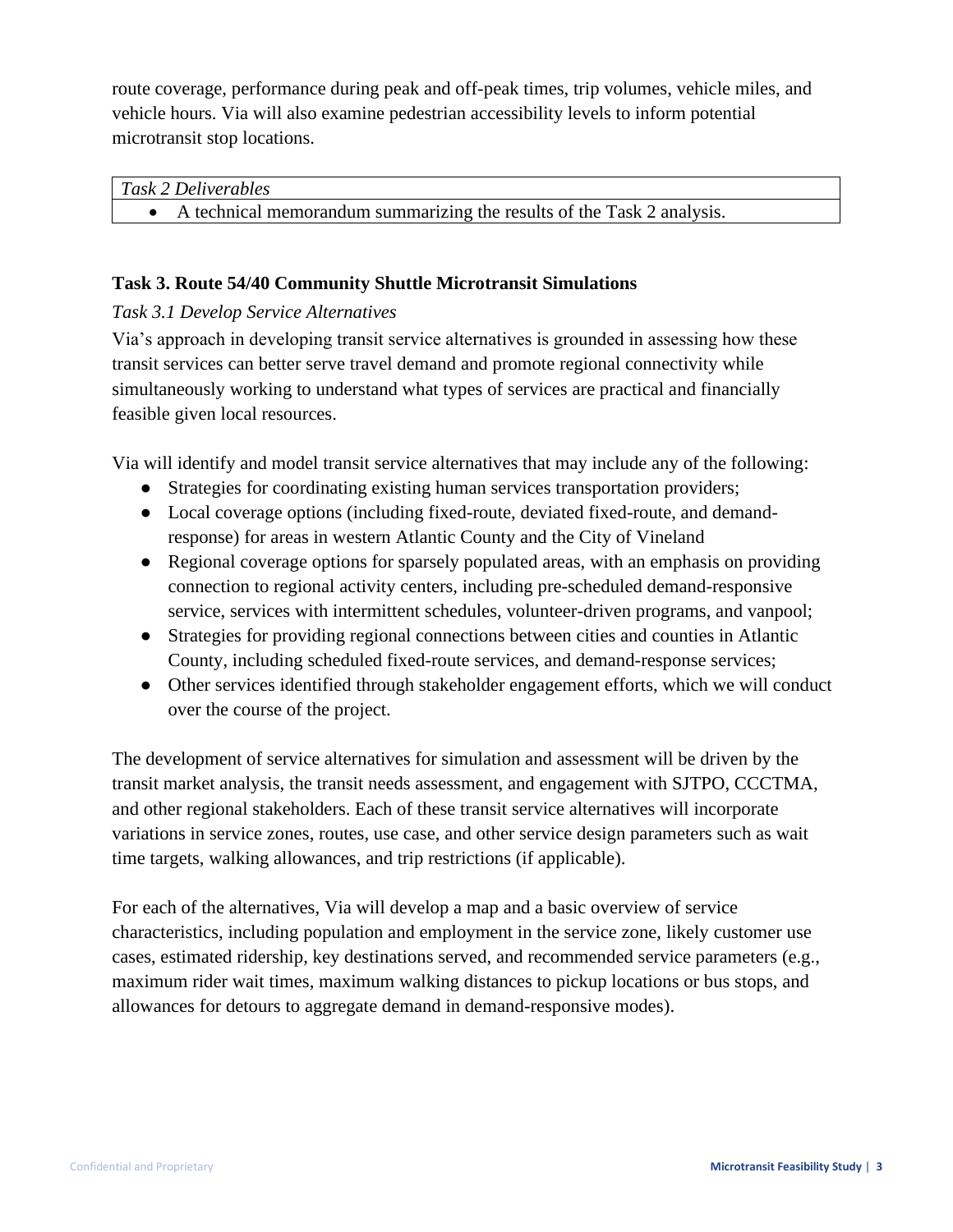# *Task 3.2 Run Microtransit Simulations*

Based on the priorities identified in Task 3.1, Via will develop specific service scenarios to simulate in detail. For each scenario, Via will carry out iterative simulations to understand the impact of adjustments to service design parameters on cost and performance. Via's simulations are designed to demonstrate the dynamic relationship between service zone boundaries, service parameters like maximum and average wait time, walk distance to pickup/dropoff, and journey times, and fleet size/cost. This highly technical exercise leverages Via's proprietary microtransit simulation tool, which allows us to predict how different service zones and fleet configurations will perform as real services. Via's software has the ability to simulate a wide range of different service types (such as curb-to-curb vs corner-to-corner) and algorithm parameters (such as walking distances, detour allowances, and more). This will help to inform SJTPO's service design, regardless of the technology provider and/or operator selected for the service. Below we outline the basic steps our project team will follow to simulate the potential zones:

- 1. **Upload service zone options.** The origins and destinations of all trips are limited to these zones. We can easily iterate upon these boundaries as we go, helping to understand how small boundary changes impact overall service performance.
- 2. **Generate underlying road map** by pulling data within the service zone boundaries from OpenStreetMap, including all roads categorized by type, turn restrictions, and street walkability and drivability information.



*Screenshot of Via's simulation tool, showing a potential microtransit zone (outlined in dark blue) in Atlantic County. The blue dots represent virtual bus stops, discussed below.*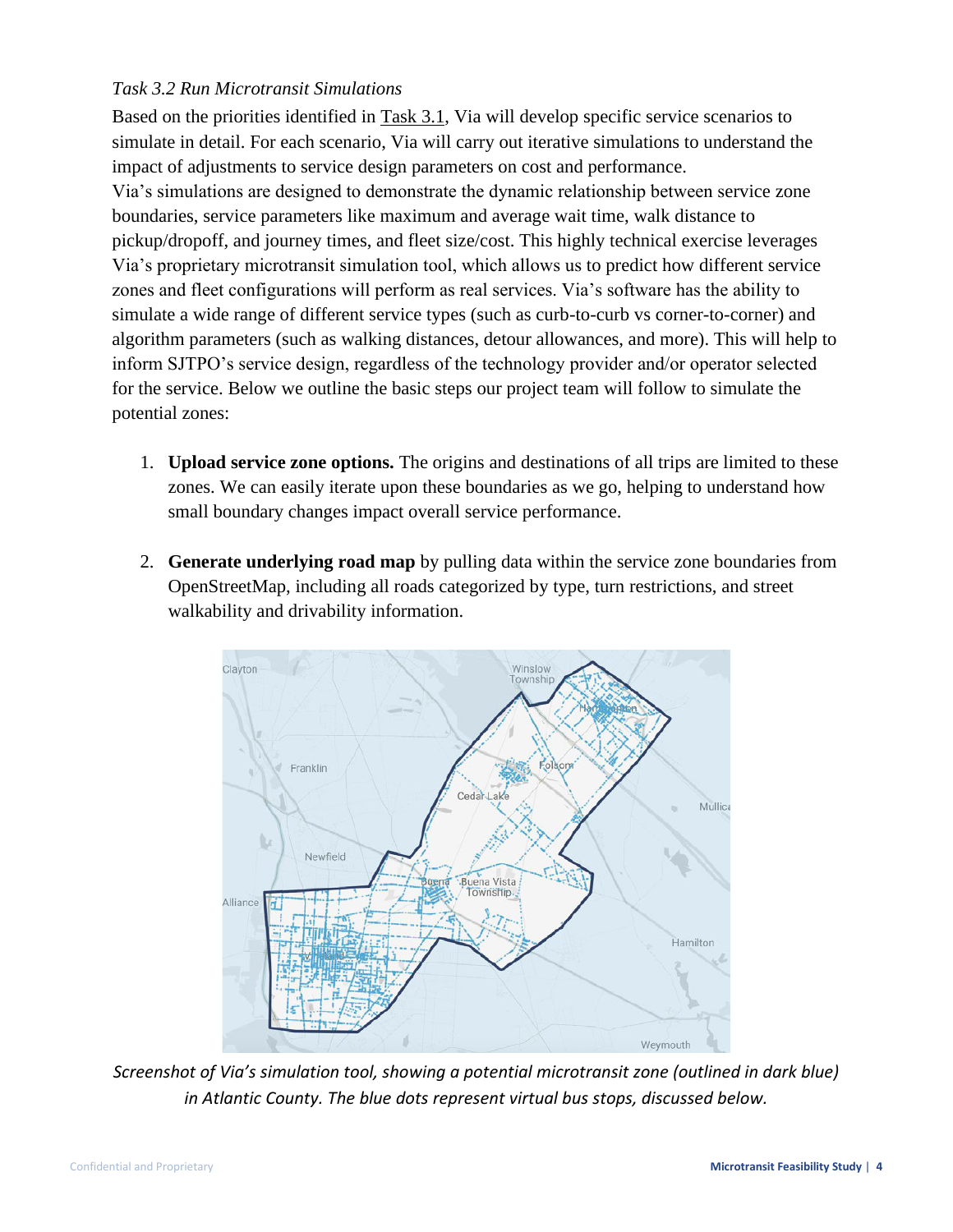3. **Determine traffic speeds** by querying Google's Maps APIs for traffic speeds specific to the time of day during which the service is being simulated. This ensures that wait times and trip times of the simulated service reflect real-world traffic data at the time of day for which service is being modeled.



*Screenshot of Via's simulation tool, showing the different road types in a microtransit zone. Each road type has a different average vehicle speed, taken from Google's Maps API based on the selected time of day.*

- 4. **Set "terminals"** to designate staging areas for vehicles that do not have active ride assignments. Terminals are safe parking areas that are distributed throughout the service zone. When empty, vehicles will be routed to the terminal where the system has predicted demand. This ensures that each vehicle is used efficiently and that passengers will benefit from the shortest possible wait times.
- 5. **Generate "Virtual Bus Stops,"** to determine safe places for pickups and drop-offs, for microtransit and deviated fixed-route services. By default, Via's simulation tool generates Virtual Bus Stops throughout a zone, at points where vehicles can safely park and pickup and drop-off passengers, whether as part of an on-demand microtransit service, a prescheduled service, or a deviated fixed-route service. Via's simulation can be configured to assess curb-to-curb, corner-to-corner, or bus-stop-to-bus-stop service for riders. Typically, there are hundreds or thousands of Virtual Bus Stops in a zone. When setting up the zone, Virtual Bus Stop generation considers unique features of the zone, such as the pedestrian walking map, no parking/standing areas, and bus stops.
- 6. **Create demand scenario(s)** to simulate the number and types of trip requests we expect to see in a given zone. Using information gathered in the demand analysis phase, combined with Via's experience operating alternative transit services, we can estimate travel patterns within the zone, and input them into the simulation tool.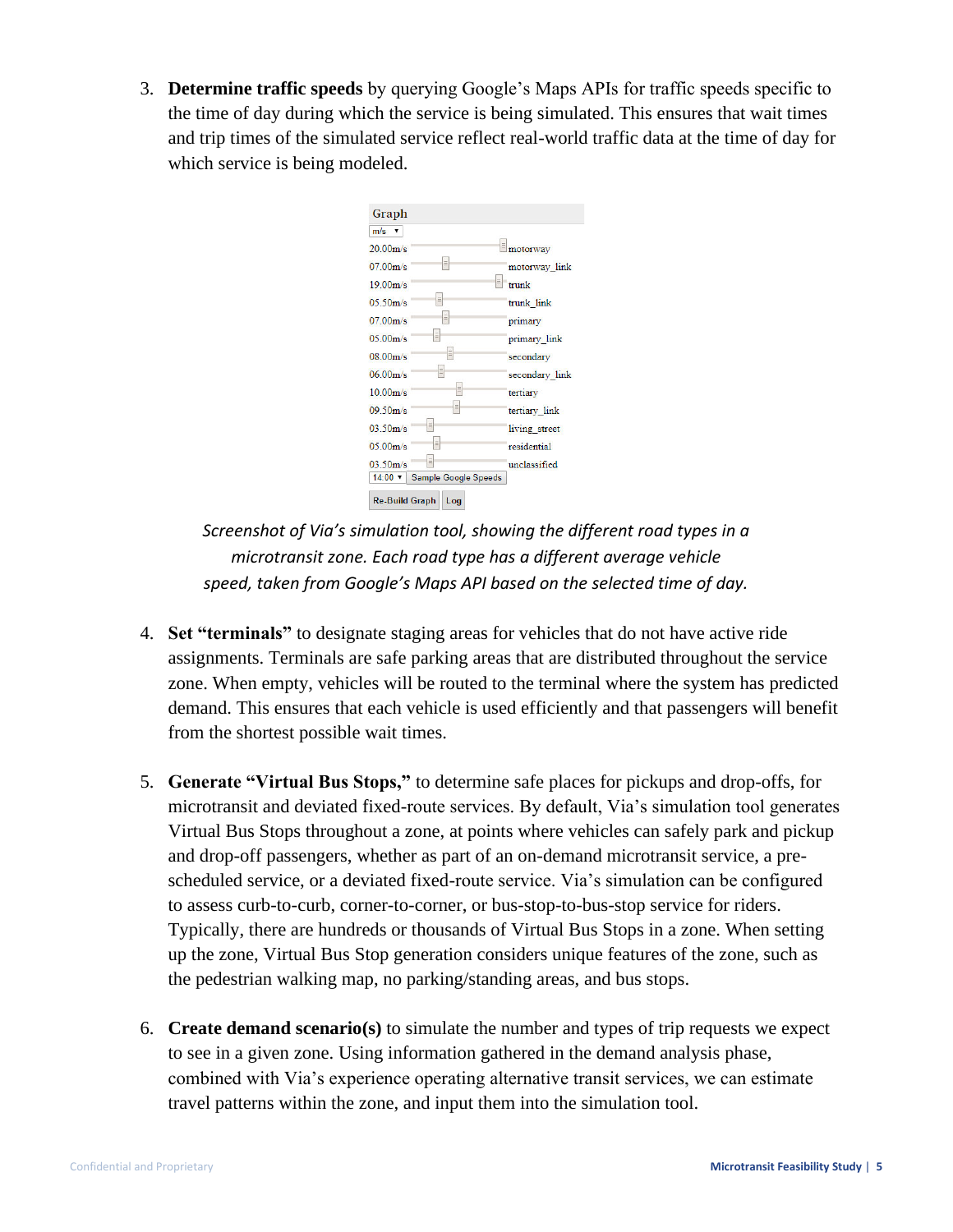7. **Set simulation parameters** by determining the optimal configuration for achieving the service quality and passenger aggregation targets. These inputs — like fleet size, vehicle capacity, optimal wait times, and walk distances to/from Virtual Bus Stops — are those we adjust most frequently when creating and iterating upon a new service.



After these variables are set, the scenario is ready to run. We will perform a number of different simulations for the service, demonstrating how adjusting service parameters will impact the quality of service, capacity, and efficiency. A screenshot of the simulation tool is shown above. The map displays routing, pickups, and drop-offs, while the dashboard left of the map displays key performance indicators including the number of requests, wait time distributions, and pickup and drop-off walking distance.

The results of the simulations Via will be distilled into insights such as:

- Predicted quality of service and utilization;
- Impact of additional (or fewer) vehicles on quality of service and utilization;
- Impact of shorter or longer permissible wait times and diversions for microtransit;
- Impact of providing curb-to-curb, corner-to-corner, stop-to-stop, or hybrid virtual bus stop solutions for microtransit;
- Impact of total service zone size and shape on service quality;
- Impact of different vehicle sizes on the quality of service.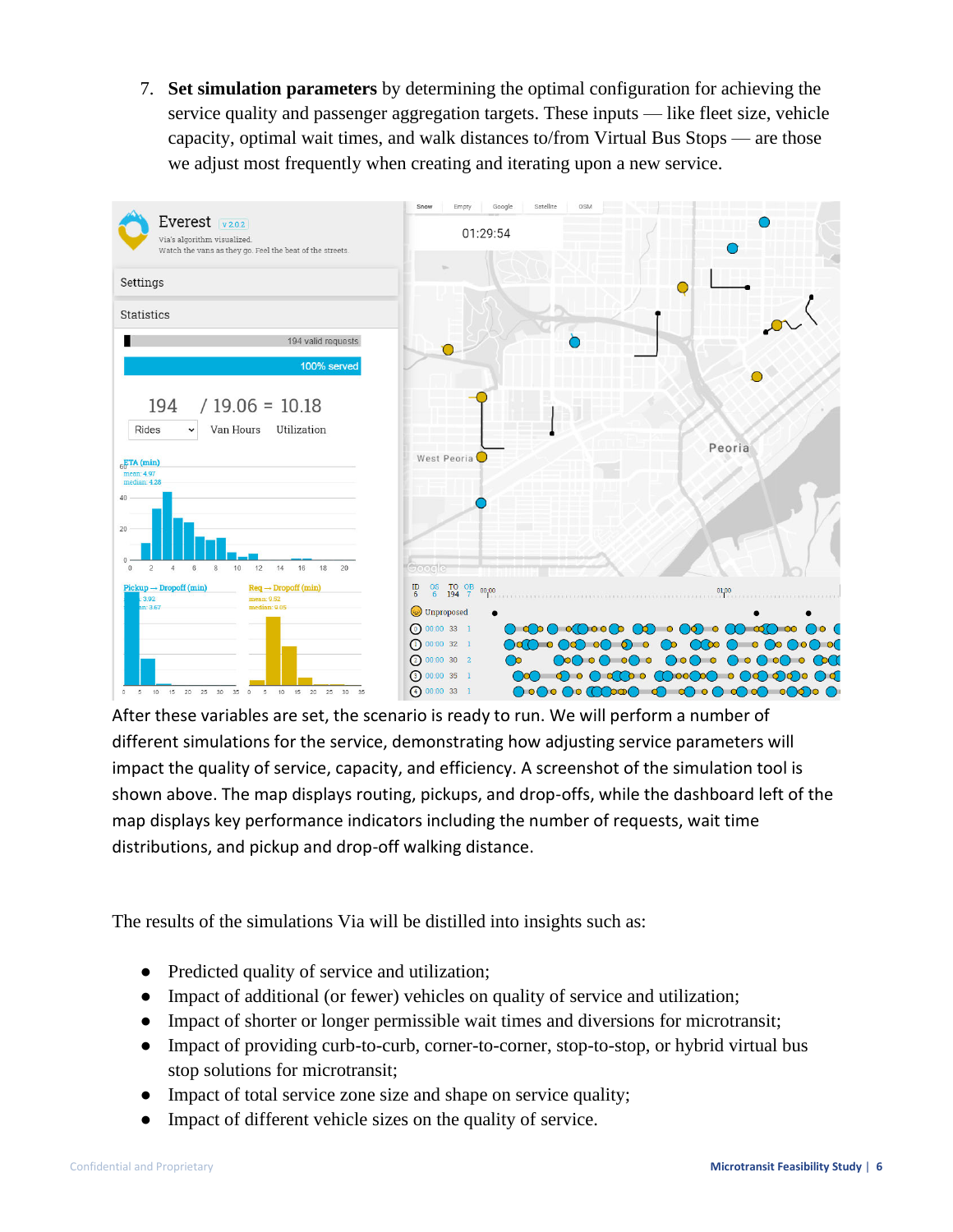*Task 3 Deliverables*

- A technical memorandum summarizing the results of a minimum of six microtransit service simulations.
- A second steering committee meeting to review simulation results and to solicit feedback.

#### **Task 4. Community and Stakeholder Outreach**

In order to enhance community outreach, Via will partner with Connect the Dots, a DBE firm specializing in community outreach. A key outcome of Connect the Dots' and Via's work on the study will be strengthened relationships among local leaders in the transportation and transit sector, laying the foundation for successful implementation of recommendations made in the final report. Additionally, Connect the Dots and Via will leverage extensive experience leading public engagement around issues of transportation and equity. The team is experienced in facilitating conversations that promote transparency, innovative thinking, and coalescence around shared priorities.

Via and Connect the Dots will develop all outreach materials, which will run throughout the course of the study, including materials in Spanish as necessary.

#### **Outreach Approach**

The project team will work with SJTPO to develop an iterative engagement process that is inclusive, context-specific, and designed to directly impact decision-making. Tactics for engagement will include:

The outreach process will commence upon project launch and the project team will continue to conduct outreach throughout the full length of the project.

**Public Involvement Plan:** The Via team will develop a Public Involvement Plan to custombuild our messaging specific to SJTPO's riders. This planning document will further refine the timeframe and expectations for engagement, the entities involved, and the activities recommended by the project team following initial discussions with community partners.

**Focus Groups:** The Via team will design and facilitate two focus groups to reach existing riders and potential riders. These focus groups will be 60-90 minutes and dive deeper into the questions of how riders would use microtransit and what the community members' needs are for the existing route. This will be directly tied to decisions in service and pricing and inform on the needs and desires for the route.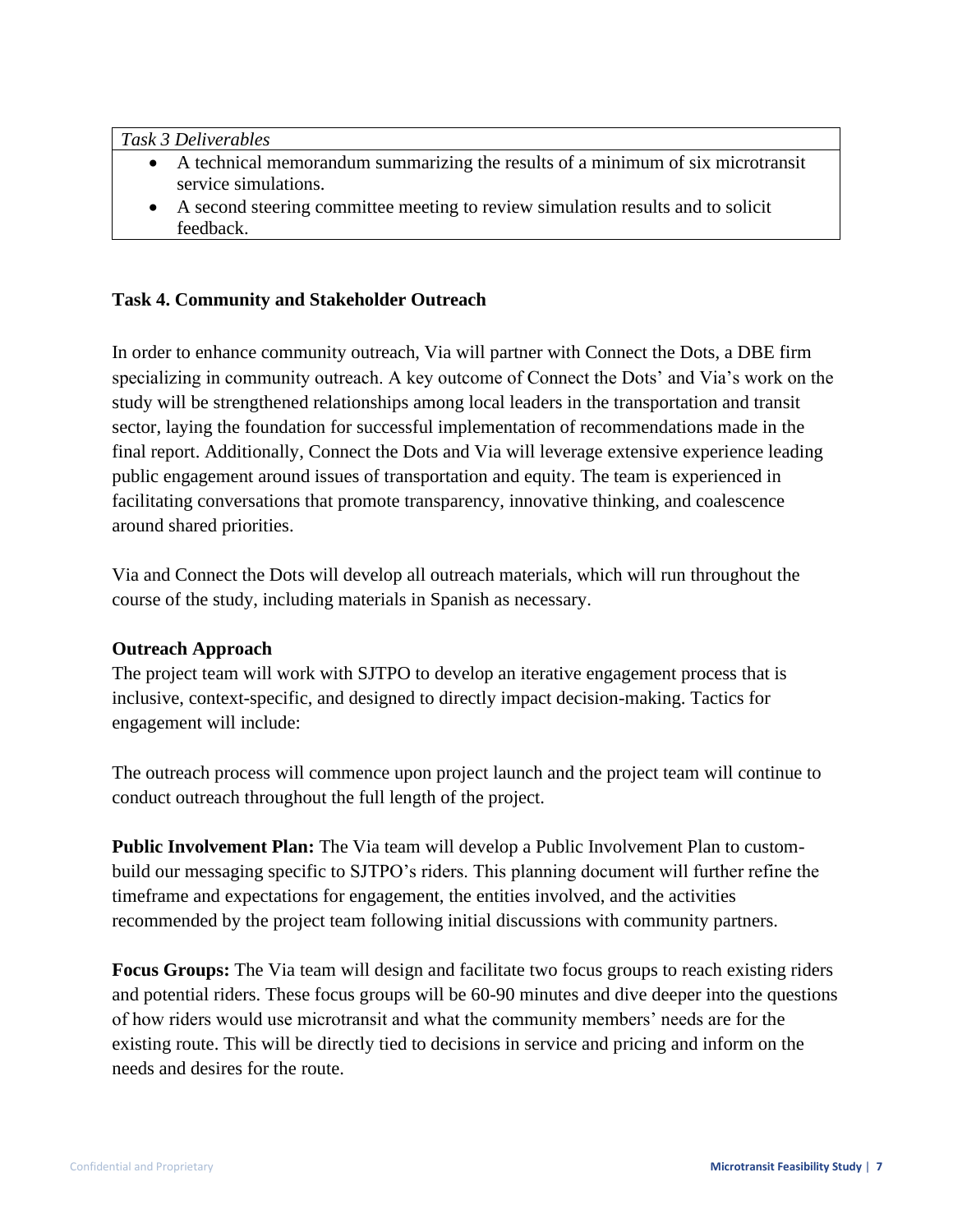In addition, focus groups will cover issues around access and barriers to using transit services, along with key destinations to be served. Conversations will also examine the potential to expand service into surrounding areas such as Hamilton or Weymouth Townships. Participants in the focus groups will be compensated for their time.

Stakeholder Interviews: up to five Community Stakeholder Interviews will be held to tailor our strategies specifically to the community. These interviews will be prioritized to open dialogues with key communicators and voices underrepresented in planning processes, seeking to understand both what communications and outreach are best for the community, as well as the level of knowledge and any preconceptions about microtransit existing among riders. Examples of groups underrepresented in the planning process could include: Migrant workers, the elderly, Limited-English proficiency populations, the mentally and physically disabled, and the poor.

*Task 4 Deliverables*

- Public outreach materials
- Summaries of focus group meetings, Community Stakeholder Interviews, and all other public meetings

#### **Task 5. Microtransit Service Planning for Route 54/40 Community Shuttle Pilot**

Via will identify key service characteristics and options for an effective microtransit service in western Atlantic County. For each service scenario identified, Via will use our simulations to determine the dynamic relationship between service zone boundaries; service parameters like maximum and average wait time, walk distance to pickup/dropoff, and journey times; and fleet size/cost. The Via team will work with SJTPO to assess the tensions and tradeoffs that arise in each scenario and clarify the costs and benefits of each.

Via will provide SJTPO with analysis of each the following:

- **Service Zone, Hours, and Performance Targets:** Via will assess potential service zones, service hours, and performance targets (e.g., average wait times, rides per vehicle hour, ride-pooling percentages, and average journey time). Via's simulations will provide detail on the fleet size and service parameters required to achieve these performance targets. Via will also identify areas outside of specific service zones that should be considered for eligibility for pickups or dropoffs, such as major hospitals or job centers.
- **Number of vehicles and optimal vehicle sizes:** Via's simulations will provide an estimate of the number of vehicles required to serve anticipated demand levels at the desired quality of service for each scenario.
- **Pickup/dropoff locations:** Via's service simulations automatically generate recommended pickup and dropoff points, including points where existing fixed route stops exist, and we can refine this analysis as part of service recommendations.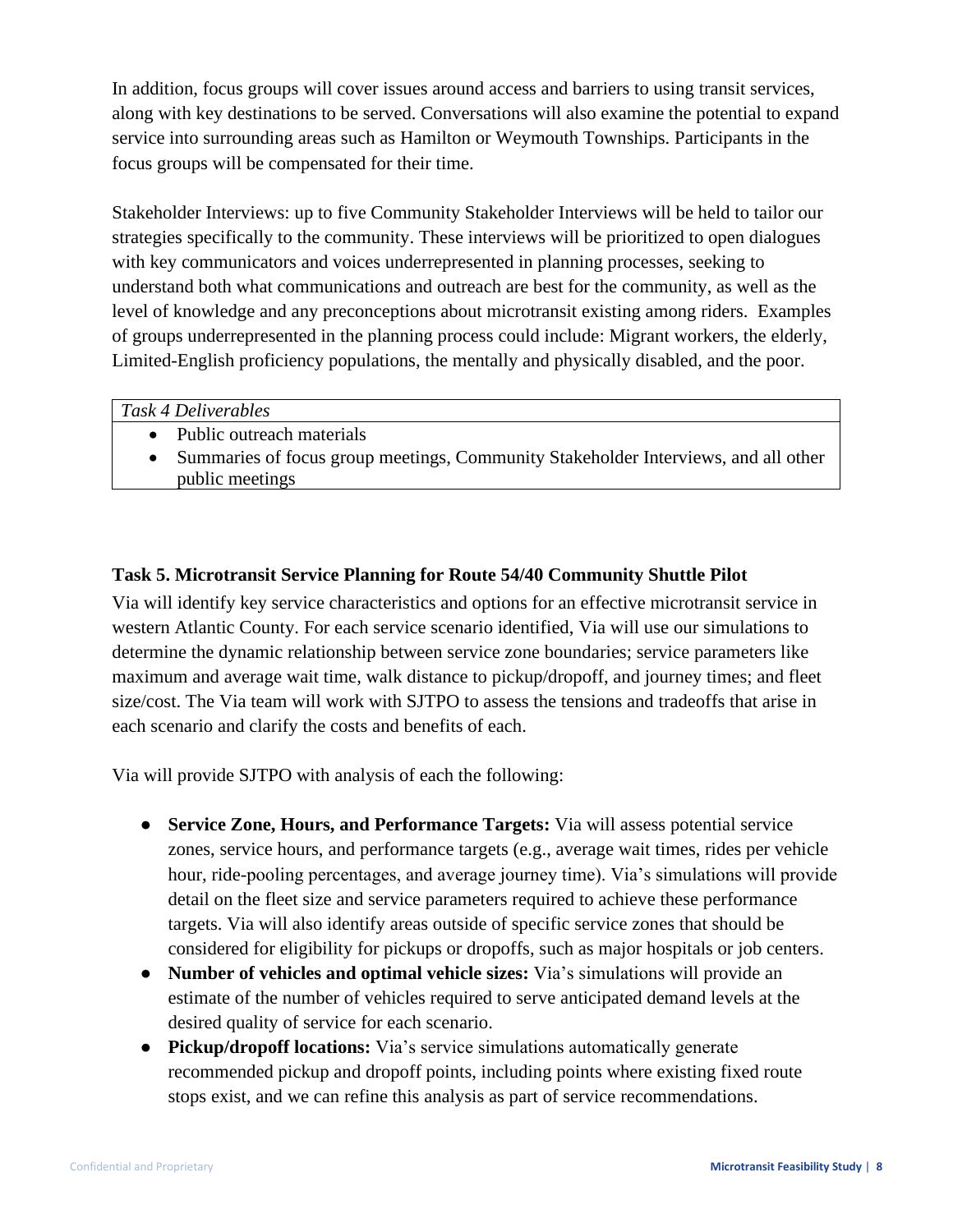● **Connections to NJ Transit service and regional destinations:** Via's simulations will demonstrate opportunities to connect with NJ Transit service — including through formal integrations — along with key regional destinations.

Beyond recommendations focused on service characteristics and performance, Via will provide recommendations on additional characteristics of a successful microtransit service, including:

Operating requirements and funding opportunities: Via will examine all existing funding sources and review potential new sources of funding for SJTPO. Via will advise SJTPO on developing a strategy to incorporate federal funding into the budget for a microtransit service in Atlantic County.

**Potential service models:** Via will provide an overview of operating models and options for microtransit service, along with costs, benefits, and financial considerations for each.

- Via will provide an overview of different driver/operator models.
- Via will provide an overview of different fleet models, including considerations around purchasing or leasing new vehicles for the service or relying on existing vehicles.
- Via will detail potential opportunities for further partnerships with regional partners, including other agencies or non-profits.

**Marketing and outreach strategies:** Via will provide an overview of the marketing and public education steps required to ensure a successful initiation of a new microtransit service. Via's inhouse transit marketing agency has extensive experience working with our partners to plan and execute public engagement campaigns once a service has been launched. For example, Via regularly designs and implements rider education strategies incorporating the following elements:

- Customized promotional codes for specific marketing campaigns.
- Signage at existing bus stops and in vehicles.
- Creating short, informative videos for websites and social media channels,
- Partnering with local businesses to offer custom promos.
- Street marketing and event exhibiting at local community centers.
- Press conferences and ribbon-cutting ceremonies with public officials on the launch date.
- Rider surveys to understand how customers are using a service.

**Technology:** Via will provide an overview of key features for microtransit technology solutions. Typically, this includes a rider app to book rides (along with phone booking capabilities), a driver app to route trips, and a backend system to manage the system and analyze service performance.

*Task 5 Deliverables*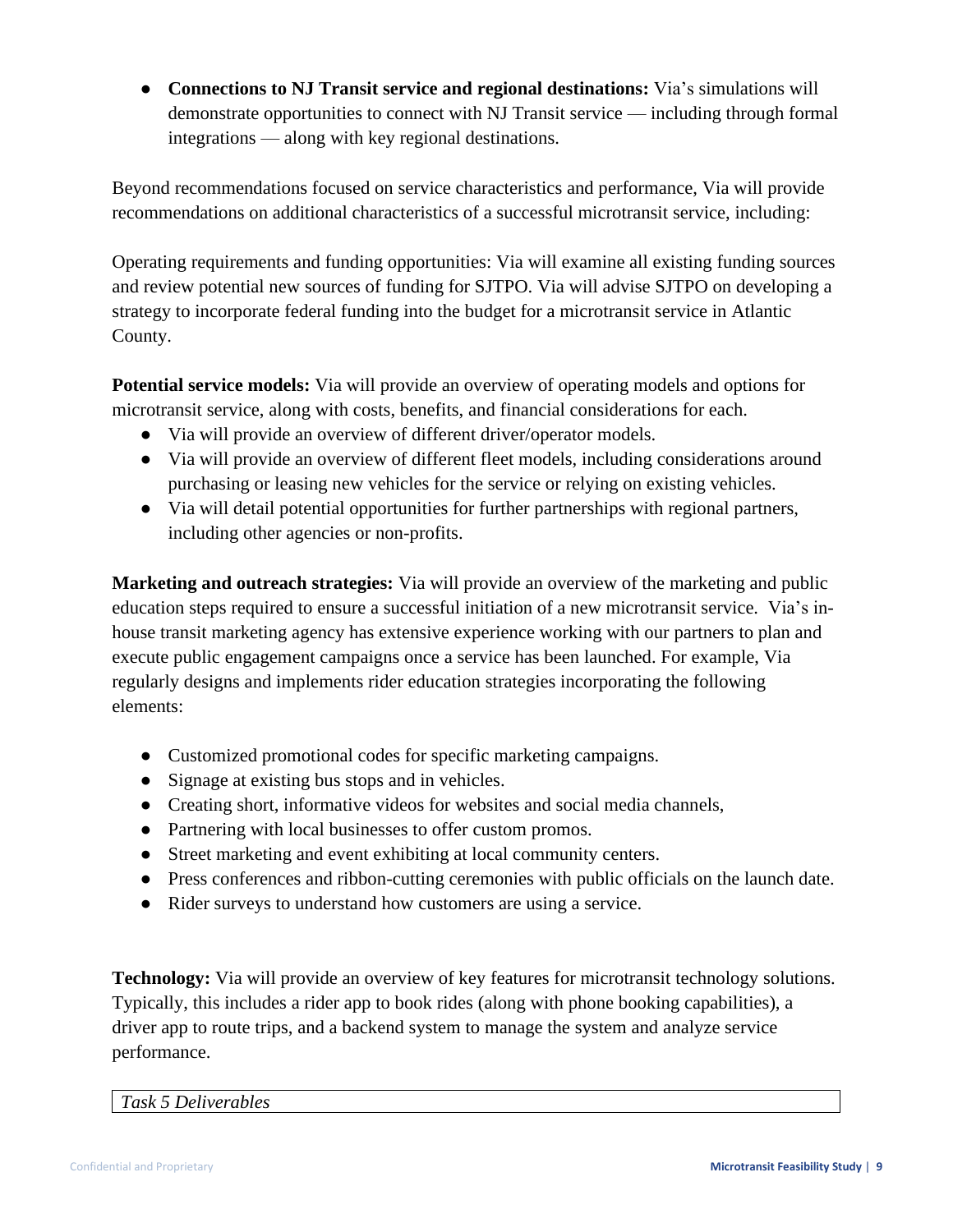• A technical memorandum detailing the analysis conducted in Task 5, with conclusions and recommendations.

#### **Task 6. Cost-Benefit and Budget Analysis**

Via will carry out an analysis of the costs, benefits, and budget required for a new microtransit service.

This process begins during the simulation phase where, based on the estimated service level (e.g., number of vehicles, hours of service), the Via team will develop a mileage, vehicle hour, and budget for potential microtransit service. The Via team will also estimate key operational metrics, such as cost per passenger and cost per vehicle hour, along with costs associated with driver training, insurance, marketing, and software. This analysis will provide SJTPO with a full cost breakdown of the potential service.

Via will also provide SJTPO with an overview of the impact of dedicating funding toward microtransit, such as how well it will support the needs of underserved or transit-dependent populations, what operational challenges or opportunities may exist, and what key metrics will be helpful in tracking service performance. For example, Via will provide a list of sample and suggested Key Performance Indicators (KPIs) to track progress. Some of these KPIs will be developed based on the microtransit simulations, while some may relate to broader goals for the service developed during stakeholder interviews or through previous planning efforts. These KPIs may include:

- Ridership
- Utilization (riders per vehicle hour)
- Cost per passenger
- Customer satisfaction
- Average and maximum wait time (time between ride request and pick-up)
- Average and maximum in-vehicle journey time
- Number of individuals with disabilities served

Via will also prepare a multi-year budget, (spanning at least three years in duration), detailing both the operating and capital costs necessary to sustain a microtransit operation along the Route 54/40 Community Shuttle corridor. Funding and revenue assumptions for this budget will be clearly laid out.

#### *Task 6 Deliverables*

- A multi-year budget addressing both capital and operating expenses covering a period of at least three years.
- A technical memorandum addressing cost-benefit and budget analysis.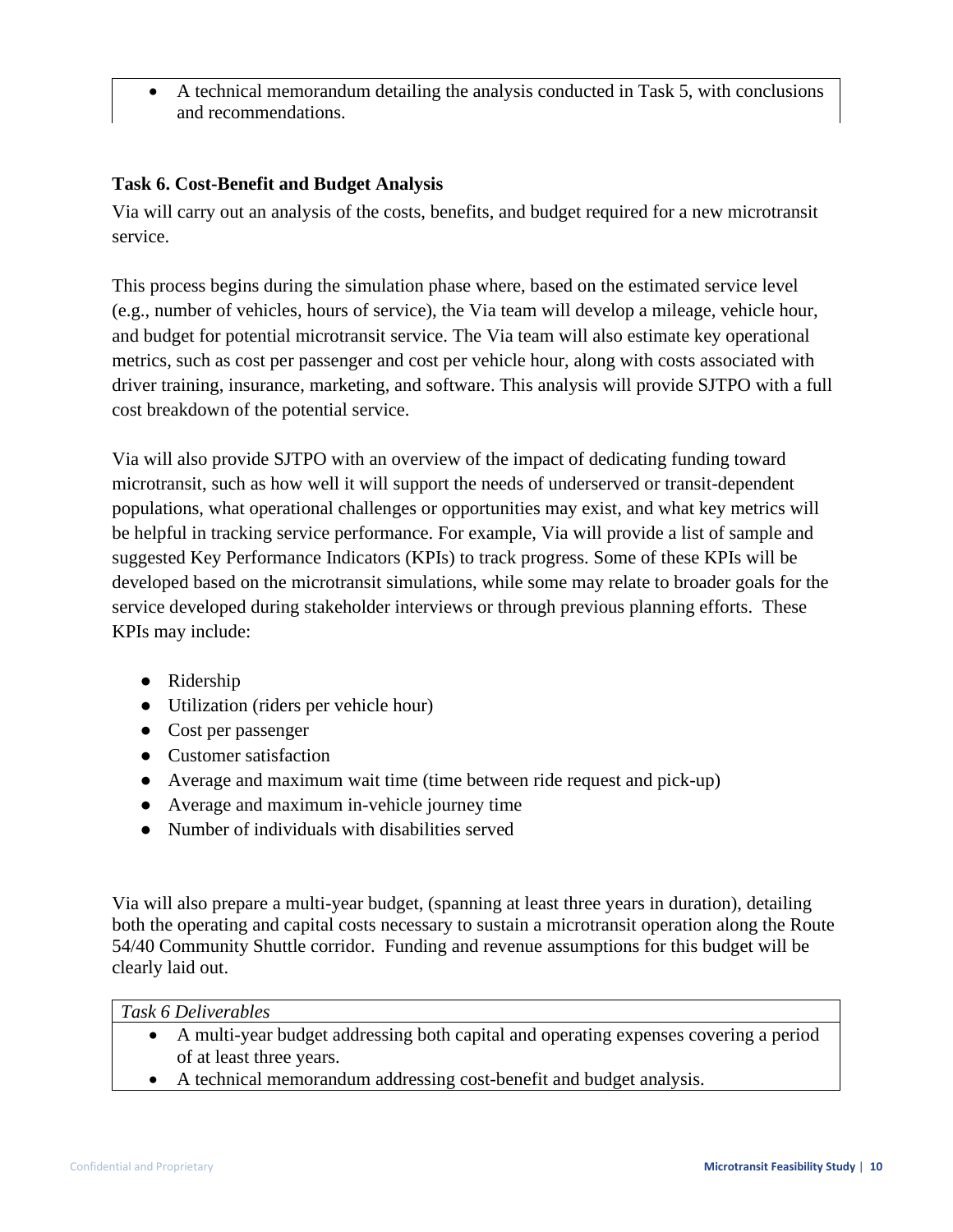# **Task 7. Final Report**

Via will develop a final report including information gathered in Tasks 2-6, including analysis of potential microtransit service area, technology needs, fleet size, and budget. The Final Report will also include a complete timeline for implementation of a microtransit pilot.

- A third steering committee meeting to review a draft report.
- Final Report summarizing our analysis of a potential microtransit service in Atlantic County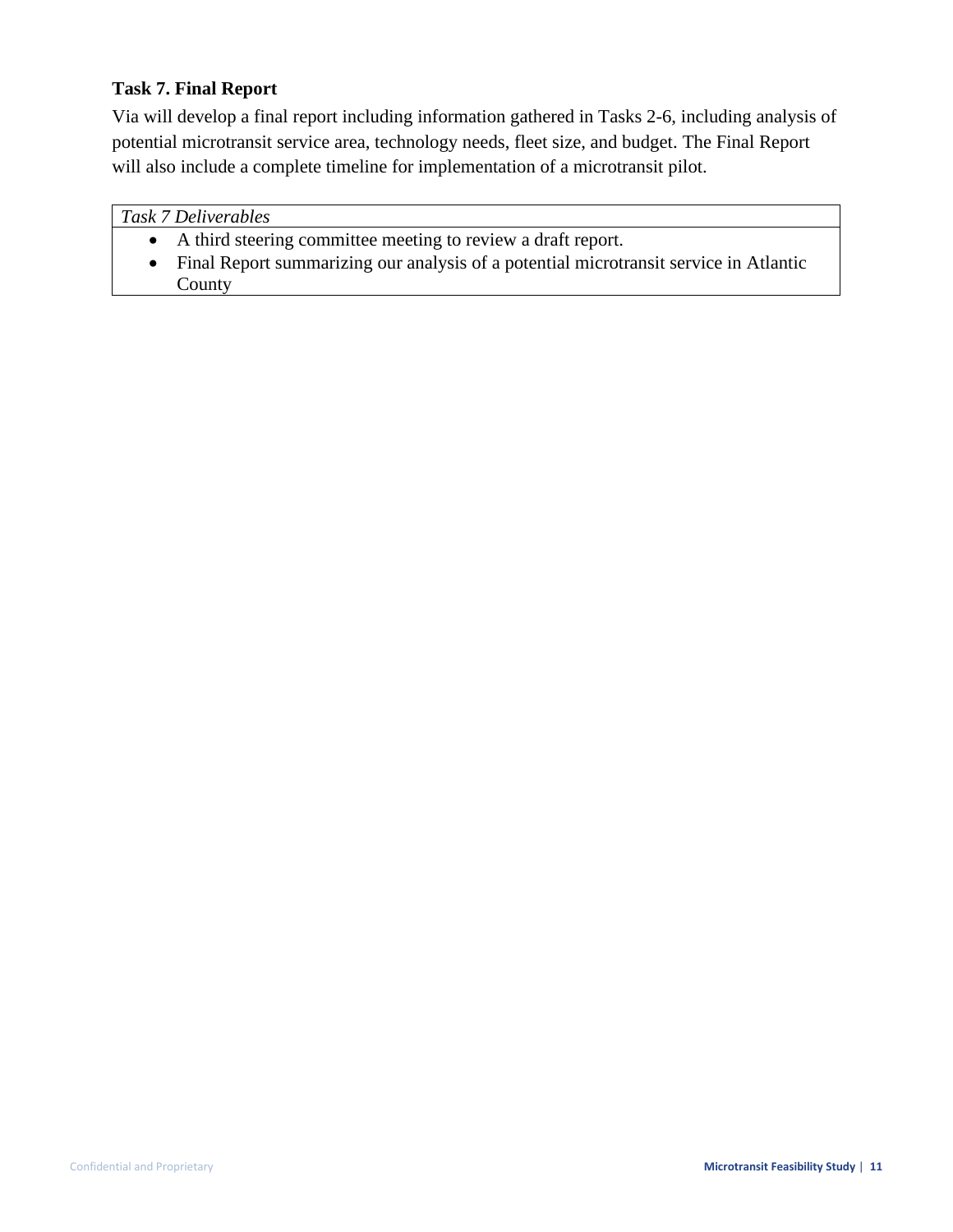| <b>Task Name</b>                                                              | <b>Via Mobility, LLC</b> | <b>Connect the Dots</b> | <b>Total</b> |
|-------------------------------------------------------------------------------|--------------------------|-------------------------|--------------|
| Task 1: Coordination and Outreach                                             | \$7,935                  | \$0                     | \$7,935      |
| Task 2: Analysis of Service Area Existing Conditions                          | \$6,080                  | \$0                     | \$6,080      |
| Task 3: Route 54/40 Community Shuttle Microtransit Simulations                | \$8,293                  | \$0                     | \$8,293      |
| Task 4: Community and Stakeholder Outreach                                    | \$6,784                  | \$17,580                | \$24,364     |
| Task 5: Microtransit Service Planning for Route 54/40 Community Shuttle Pilot | \$6,281                  | \$0                     | \$6,281      |
| Task 6: Cost-Benefit and Budget Analysis                                      | \$7,007                  | \$0                     | \$7,007      |
| Task 7: Final Report                                                          | \$5,376                  | \$0                     | \$5,376      |
| Travel and other direct expenses                                              | \$3,000                  | \$0                     | \$3,000      |
| <b>Total</b>                                                                  | \$50,755                 | \$17,580                | \$68,335     |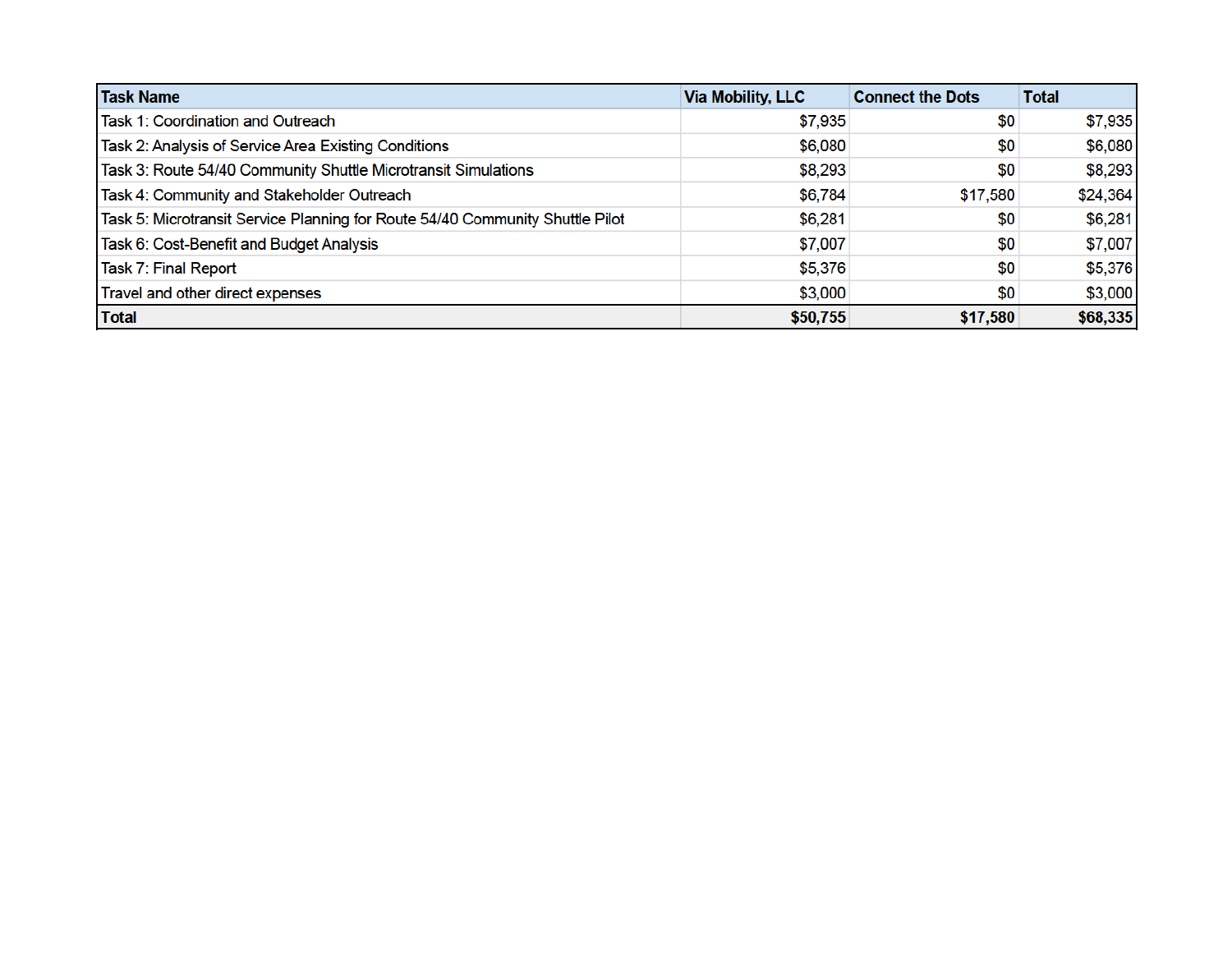| Microtransit Feasibility Study Pricing Proposal - Via Mobility, LLC |                                             |                                                                       |                                                                   |                                               |                                                                                     |                                             |                      |                      |                    |                   |  |
|---------------------------------------------------------------------|---------------------------------------------|-----------------------------------------------------------------------|-------------------------------------------------------------------|-----------------------------------------------|-------------------------------------------------------------------------------------|---------------------------------------------|----------------------|----------------------|--------------------|-------------------|--|
| <b>Staff Title</b>                                                  | Task 1: Coordination and<br><b>Outreach</b> | of Service Area<br>Task 2: Analysis of Service<br>Existing Conditions | Task 3: Route 54/40 Community<br>Shuttle Microtransit Simulations | Task 4: Community and<br>Stakeholder Outreach | Task 5: Microtransit Service<br>Planning for Route 54/40<br>Community Shuttle Pilot | Task 6: Cost-Benefit and Budget<br>Analysis | Task 7: Final Report | <b>Billable Rate</b> | <b>Total Hours</b> | <b>Total Cost</b> |  |
|                                                                     |                                             |                                                                       |                                                                   |                                               |                                                                                     |                                             |                      |                      |                    |                   |  |
| <b>Via Mobility, LLC</b>                                            |                                             |                                                                       |                                                                   |                                               |                                                                                     |                                             |                      |                      |                    |                   |  |
| <b>VP</b>                                                           | 4                                           | $\overline{2}$                                                        | $\overline{2}$                                                    | 2                                             | $\overline{2}$                                                                      | 3                                           | 2                    |                      | 17                 | \$3,800           |  |
| Principal                                                           | 16                                          | 8                                                                     | 8                                                                 | 12                                            | 8                                                                                   | 10                                          | 4                    |                      | 66                 | \$11,617          |  |
| <b>Associate Principal</b>                                          | 8                                           | 8                                                                     | 16                                                                | 8                                             | 16                                                                                  | 12                                          | 8                    |                      | 76                 | \$11,467          |  |
| <b>Associate</b>                                                    | 24                                          | 24                                                                    | 32                                                                | 24                                            | 16                                                                                  | 22                                          | 24                   |                      | 166                | \$20,871          |  |
| <b>Total</b>                                                        |                                             |                                                                       |                                                                   |                                               |                                                                                     |                                             |                      |                      |                    | \$47,755          |  |
|                                                                     |                                             |                                                                       |                                                                   |                                               |                                                                                     |                                             |                      |                      |                    |                   |  |
| <b>Connect the Dots (DBE)</b>                                       |                                             |                                                                       |                                                                   |                                               |                                                                                     |                                             |                      |                      |                    |                   |  |
| <b>CEO</b>                                                          | 0                                           | 0                                                                     | 0                                                                 | 9                                             | 0                                                                                   | 0                                           | 0                    |                      | 9                  | \$1,575           |  |
| <b>Director</b>                                                     | 0                                           | 0                                                                     | 0                                                                 | 50                                            | 0                                                                                   | 0                                           | 0                    |                      | 50                 | \$8,500           |  |
| <b>Associate</b>                                                    | 0                                           | $\bf{0}$                                                              | 0                                                                 | 79                                            | 0                                                                                   | $\bf{0}$                                    | $\bf{0}$             |                      | 79                 | \$7,505           |  |
| <b>Total (DBE)</b>                                                  |                                             |                                                                       |                                                                   |                                               |                                                                                     |                                             |                      |                      |                    | \$17,580          |  |
|                                                                     |                                             |                                                                       |                                                                   |                                               |                                                                                     |                                             |                      |                      |                    |                   |  |
| Travel and other direct expenses                                    |                                             |                                                                       |                                                                   |                                               |                                                                                     |                                             |                      |                      |                    | \$3,000           |  |
|                                                                     |                                             |                                                                       |                                                                   |                                               |                                                                                     |                                             |                      |                      |                    |                   |  |
| <b>Total Price Proposal</b>                                         | \$7,935                                     | \$6,080                                                               | \$8,293                                                           | \$24,364                                      | \$6,281                                                                             | \$7,007                                     | \$5,376              |                      |                    | \$68,335          |  |
| <b>DBE Percentage</b>                                               |                                             |                                                                       |                                                                   |                                               |                                                                                     |                                             |                      |                      |                    | 25.73%            |  |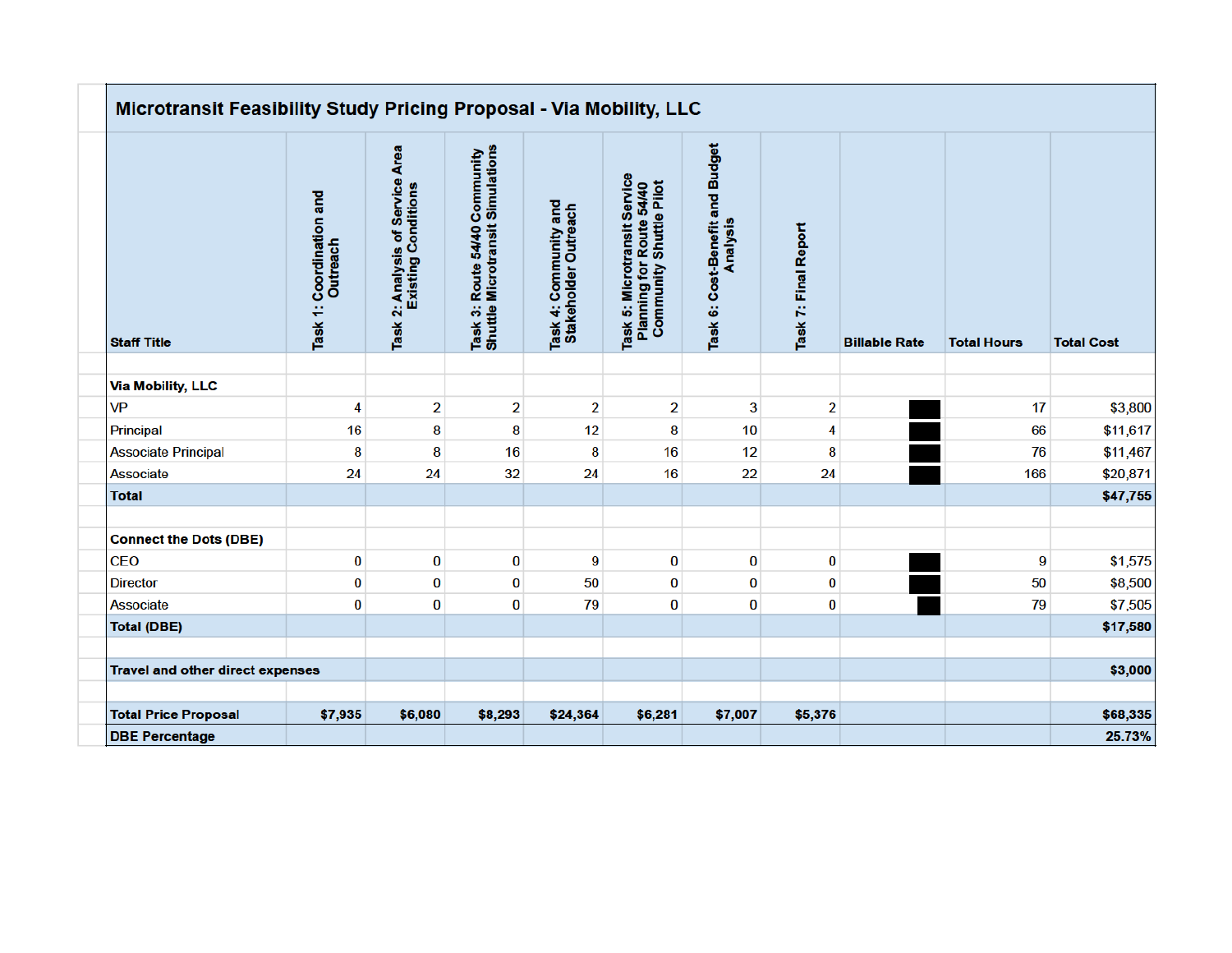#### SOUTH JERSEY TRANSPORTATION PLANNING ORGANIZATION

**RESOLUTION 2205-15:** Approving the Selection of Via Mobility, LLC, as the Consultant for the Microtransit Feasibility Study

WHEREAS, the South Jersey Transportation Planning Organization (SJTPO) is the Metropolitan Planning Organization (MPO) designated under Federal law for the southern region of New Jersey including Atlantic, Cape May, Cumberland, and Salem Counties; and

WHEREAS, the Fiscal Year 2023 SJTPO Unified Planning Work Program (UPWP) includes Federal Highway Administration planning funds for this project; and

WHEREAS, the Notice of Availability of Requests was sent to 257 contacts on February 1, 2022: and

WHEREAS, the Request for Proposal (RFP) announcement and supplemental materials were also posted on the publicly accessible SJTPO website; and

WHEREAS, two (2) proposals were received; and

WHEREAS, the SJTPO Technical Advisory Committee (TAC) endorsed the consultant selection committee with representatives from NJ TRANSIT, Atlantic County, Cumberland County, and Cross-County Connection Transportation Management Association (CCC TMA), and SJTPO, who reviewed and evaluated the proposals in accordance with SJTPO's published criteria; and

WHEREAS, the Consultant Selection Committee recommends Via Mobility, LLC, in association with Connect the Dots serving as the Disadvantaged Business Enterprise (DBE) firm; and

WHEREAS, the SJTPO TAC, at their May 9, 2022 meeting, endorsed the recommendation of the Consultant Selection Committee; and

WHEREAS, this project will be funded within SJTPO's Technical Program in the FY 2023 UPWP, as Task 23/401 Microtransit Feasibility Study with a \$70,000 budget; and

WHEREAS, the project cost is \$68,335.00 with a 25.7%, DBE participation, compared with SJTPO's DBE/ESBE goal of 13.23%; and

NOW, THEREFORE, BE IT RESOLVED, that the Policy Board of the South Jersey Transportation Planning Organization hereby approves the above selection for the FY 2021 Air Quality Technical Assistance technical study, with a maximum fee of \$68,335.00 and 25.7% DBE participation; and

BE IT FURTHER RESOLVED, that the Policy Board authorizes the Executive Director to execute the scope of work and cost modifications to the original contract amount, provided that funding is available and such modifications have been approved by the NJDOT, SJTA, and the SJTPO.